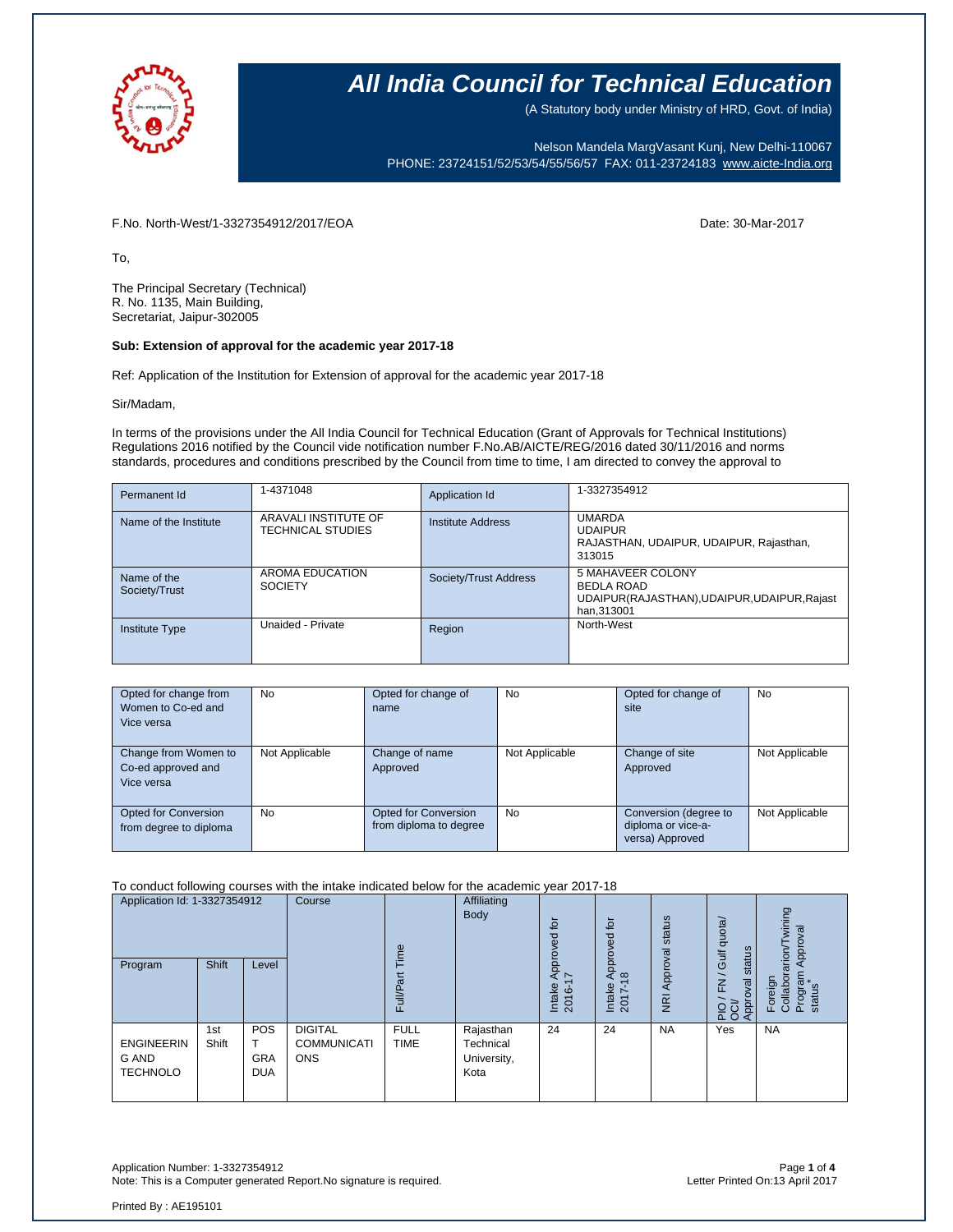

(A Statutory body under Ministry of HRD, Govt. of India)

Nelson Mandela MargVasant Kunj, New Delhi-110067 PHONE: 23724151/52/53/54/55/56/57 FAX: 011-23724183 [www.aicte-India.org](http://www.aicte-india.org/)

| GY                                                         |              | <b>TE</b>                                          |                                                                                 |                            |                                               |     |     |           |     |           |
|------------------------------------------------------------|--------------|----------------------------------------------------|---------------------------------------------------------------------------------|----------------------------|-----------------------------------------------|-----|-----|-----------|-----|-----------|
|                                                            |              |                                                    |                                                                                 |                            |                                               |     |     |           |     |           |
| <b>ENGINEERIN</b><br>G AND<br><b>TECHNOLO</b><br>GY        | 1st<br>Shift | POS<br>T<br>GRA<br><b>DUA</b><br>TE                | <b>MECHANICAL</b><br><b>ENGINEERING</b>                                         | <b>FULL</b><br><b>TIME</b> | Rajasthan<br>Technical<br>University,<br>Kota | 18  | 18  | <b>NA</b> | Yes | <b>NA</b> |
| <b>ENGINEERIN</b><br>G AND<br><b>TECHNOLO</b><br>GY        | 1st<br>Shift | POS<br>Т<br>GRA<br><b>DUA</b><br>TE                | <b>POWER</b><br><b>ELECTRONICS</b><br>AND<br><b>ELECTRICAL</b><br><b>DRIVES</b> | <b>FULL</b><br><b>TIME</b> | Rajasthan<br>Technical<br>University,<br>Kota | 24  | 24  | <b>NA</b> | Yes | <b>NA</b> |
| <b>ENGINEERIN</b><br><b>G AND</b><br><b>TECHNOLO</b><br>GY | 1st<br>Shift | POS<br>T<br>GRA<br><b>DUA</b><br>TE                | <b>PRODUCTION</b><br><b>ENGINEERING</b>                                         | <b>FULL</b><br><b>TIME</b> | Rajasthan<br>Technical<br>University,<br>Kota | 24  | 24  | <b>NA</b> | Yes | <b>NA</b> |
| <b>ENGINEERIN</b><br><b>G AND</b><br><b>TECHNOLO</b><br>GY | 1st<br>Shift | POS<br>T<br>GRA<br><b>DUA</b><br>TE                | <b>SOFTWARE</b><br><b>ENGINEERING</b>                                           | <b>FULL</b><br><b>TIME</b> | Rajasthan<br>Technical<br>University,<br>Kota | 24  | 24  | <b>NA</b> | Yes | <b>NA</b> |
| <b>ENGINEERIN</b><br><b>G AND</b><br><b>TECHNOLO</b><br>GY | 1st<br>Shift | <b>UND</b><br>ER<br>GRA<br><b>DUA</b><br>TE        | <b>CIVIL</b><br><b>ENGINEERING</b>                                              | <b>FULL</b><br><b>TIME</b> | Rajasthan<br>Technical<br>University,<br>Kota | 60  | 60  | <b>NA</b> | Yes | <b>NA</b> |
| <b>ENGINEERIN</b><br><b>G AND</b><br><b>TECHNOLO</b><br>GY | 1st<br>Shift | <b>UND</b><br>ER<br>GRA<br><b>DUA</b><br>TE.       | <b>COMPUTER</b><br><b>ENGINEERING</b>                                           | <b>FULL</b><br><b>TIME</b> | Rajasthan<br>Technical<br>University,<br>Kota | 60  | 60  | <b>NA</b> | Yes | <b>NA</b> |
| <b>ENGINEERIN</b><br><b>G AND</b><br><b>TECHNOLO</b><br>GY | 1st<br>Shift | <b>UND</b><br>ER<br>GRA<br><b>DUA</b><br>TE        | <b>ELECTRICAL</b><br><b>AND</b><br><b>ELECTRONICS</b><br><b>ENGINEERING</b>     | <b>FULL</b><br><b>TIME</b> | Rajasthan<br>Technical<br>University,<br>Kota | 60  | 60  | <b>NA</b> | Yes | <b>NA</b> |
| <b>ENGINEERIN</b><br>G AND<br><b>TECHNOLO</b><br>GY        | 1st<br>Shift | <b>UND</b><br>ER<br>GRA<br><b>DUA</b><br><b>TE</b> | <b>ELECTRICAL</b><br><b>ENGINEERING</b>                                         | <b>FULL</b><br><b>TIME</b> | Rajasthan<br>Technical<br>University,<br>Kota | 60  | 60  | <b>NA</b> | Yes | <b>NA</b> |
| <b>ENGINEERIN</b><br>G AND<br><b>TECHNOLO</b><br>GY        | 1st<br>Shift | <b>UND</b><br>ER<br>GRA<br><b>DUA</b><br>TE        | <b>ELECTRONICS</b><br>&<br><b>COMMUNICATI</b><br>ON ENGG                        | <b>FULL</b><br>TIME        | Rajasthan<br>Technical<br>University,<br>Kota | 60  | 60  | <b>NA</b> | Yes | <b>NA</b> |
|                                                            | 1st          | <b>UND</b>                                         | <b>MECHANICAL</b>                                                               | <b>FULL</b>                | Rajasthan                                     | 120 | 120 | <b>NA</b> | Yes | <b>NA</b> |

Application Number: 1-3327354912<br>Note: This is a Computer generated Report.No signature is required.<br>Note: This is a Computer generated Report.No signature is required. Note: This is a Computer generated Report. No signature is required.

Printed By : AE195101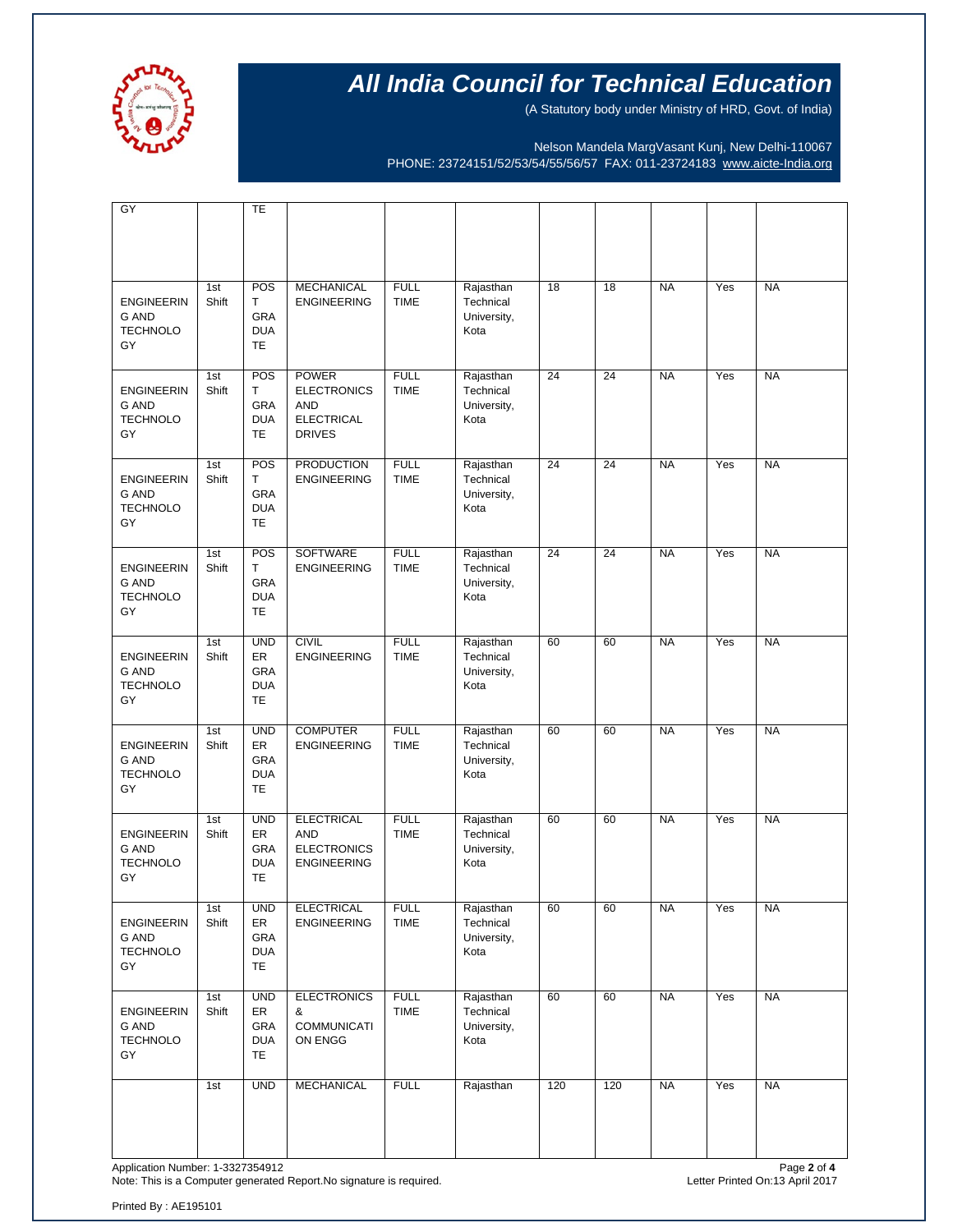

(A Statutory body under Ministry of HRD, Govt. of India)

Nelson Mandela MargVasant Kunj, New Delhi-110067 PHONE: 23724151/52/53/54/55/56/57 FAX: 011-23724183 [www.aicte-India.org](http://www.aicte-india.org/)

| <b>ENGINEERIN</b><br>G AND<br><b>TECHNOLO</b><br>GY        | Shift        | ER<br>GRA<br><b>DUA</b><br><b>TE</b>       | <b>ENGINEERING</b>                                         | <b>TIME</b>                | Technical<br>University,<br>Kota                                                                  |    |    |           |     |           |
|------------------------------------------------------------|--------------|--------------------------------------------|------------------------------------------------------------|----------------------------|---------------------------------------------------------------------------------------------------|----|----|-----------|-----|-----------|
| <b>ENGINEERIN</b><br>G AND<br><b>TECHNOLO</b><br>GY        | 2nd<br>Shift | <b>DIPL</b><br><b>OMA</b>                  | <b>CIVIL</b><br><b>ENGINEERING</b>                         | <b>FULL</b><br><b>TIME</b> | Board of<br>Technical<br>Education<br>And<br>Directorate<br>Of Technical<br>Education,<br>Jodhpur | 60 | 60 | <b>NA</b> | Yes | <b>NA</b> |
| <b>ENGINEERIN</b><br><b>G AND</b><br><b>TECHNOLO</b><br>GY | 2nd<br>Shift | <b>DIPL</b><br><b>OMA</b>                  | <b>COMPUTER</b><br><b>ENGINEERING</b>                      | <b>FULL</b><br><b>TIME</b> | Board of<br>Technical<br>Education<br>And<br>Directorate<br>Of Technical<br>Education,<br>Jodhpur | 60 | 60 | <b>NA</b> | Yes | <b>NA</b> |
| <b>ENGINEERIN</b><br><b>G AND</b><br><b>TECHNOLO</b><br>GY | 2nd<br>Shift | <b>DIPL</b><br><b>OMA</b>                  | <b>ELECTRICAL</b><br><b>ENGINEERING</b>                    | <b>FULL</b><br><b>TIME</b> | Board of<br>Technical<br>Education<br>And<br>Directorate<br>Of Technical<br>Education,<br>Jodhpur | 60 | 60 | <b>NA</b> | Yes | <b>NA</b> |
| <b>ENGINEERIN</b><br><b>G AND</b><br><b>TECHNOLO</b><br>GY | 2nd<br>Shift | <b>DIPL</b><br><b>OMA</b>                  | <b>MECHANICAL</b><br><b>ENGINEERING</b>                    | <b>FULL</b><br><b>TIME</b> | Board of<br>Technical<br>Education<br>And<br>Directorate<br>Of Technical<br>Education,<br>Jodhpur | 60 | 60 | <b>NA</b> | Yes | <b>NA</b> |
| <b>MCA</b>                                                 | 1st<br>Shift | POS<br>Τ<br>GRA<br><b>DUA</b><br><b>TE</b> | <b>MASTER OF</b><br><b>COMPUTER</b><br><b>APPLICATIONS</b> | <b>FULL</b><br><b>TIME</b> | Rajasthan<br>Technical<br>University,<br>Kota                                                     | 60 | 60 | <b>NA</b> | Yes | <b>NA</b> |

The above mentioned approval is subject to the condition that

ARAVALI INSTITUTE OF TECHNICAL STUDIES

shall follow and adhere to the Regulations, guidelines and directions issued by AICTE from time to time and the undertaking / affidavit given by the institution along with the application submitted by the institution on portal.

In case of any differences in content in this Computer generated Extension of Approval Letter, the content/information as approved by the Executive Council / General Council as available on the record of AICTE shall be final and binding.

Strict compliance of Anti-Ragging Regulation:- Approval is subject to strict compliance of provisions made in AICTE Regulation